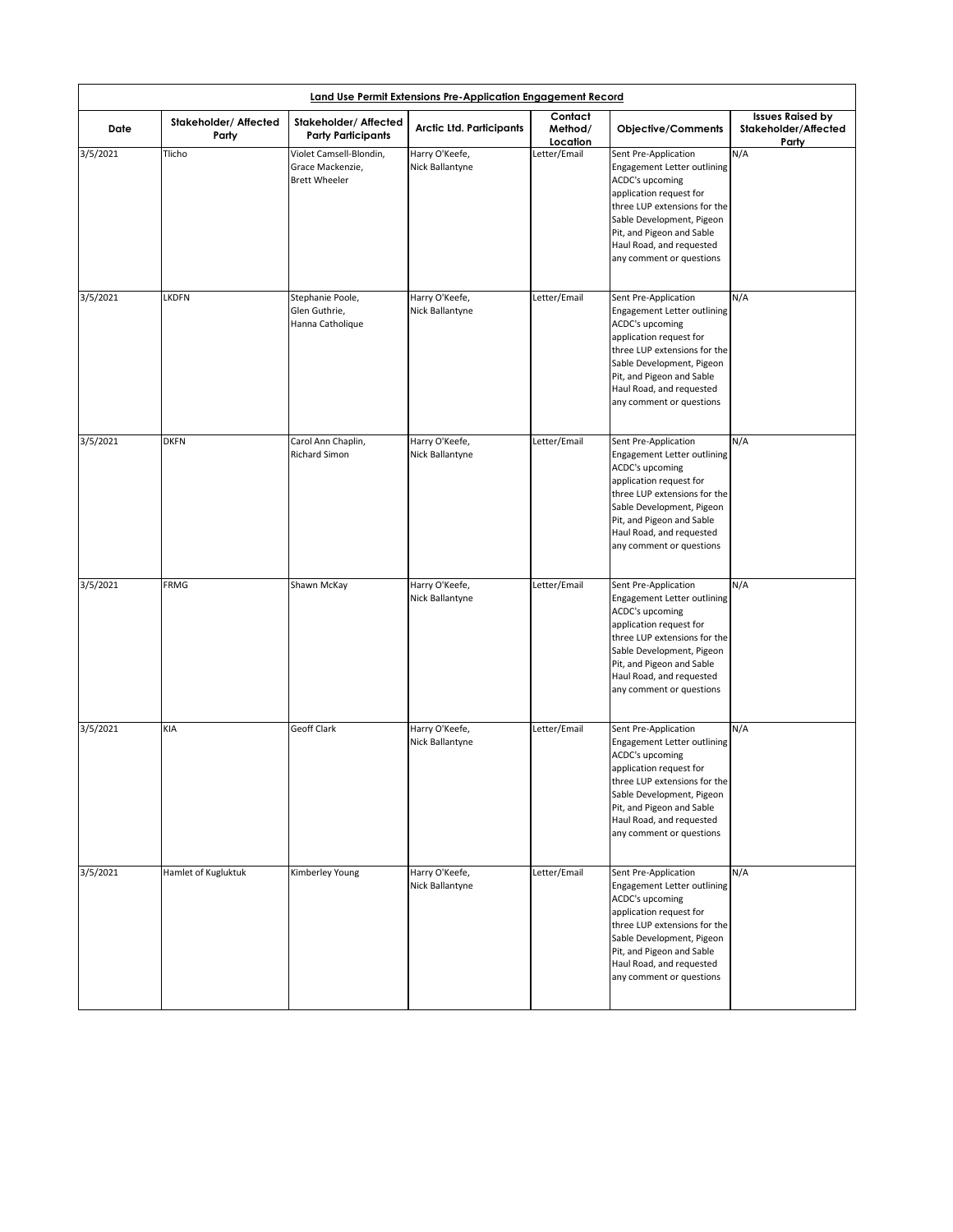| 3/5/2021  | <b>YKDFN</b>        | Johanne Black,                                                      | Harry O'Keefe,                    | Letter/Email | Sent Pre-Application                                                                                                                                                                                                                                       | N/A                            |
|-----------|---------------------|---------------------------------------------------------------------|-----------------------------------|--------------|------------------------------------------------------------------------------------------------------------------------------------------------------------------------------------------------------------------------------------------------------------|--------------------------------|
|           |                     | Sarah Gillis                                                        | Nick Ballantyne                   |              | Engagement Letter outlining<br><b>ACDC's upcoming</b><br>application request for<br>three LUP extensions for the                                                                                                                                           |                                |
|           |                     |                                                                     |                                   |              | Sable Development, Pigeon<br>Pit, and Pigeon and Sable<br>Haul Road, and requested<br>any comment or questions                                                                                                                                             |                                |
| 3/5/2021  | <b>NSMA</b>         | Jessica Hubertise                                                   | Harry O'Keefe,                    | Letter/Email | Sent Pre-Application                                                                                                                                                                                                                                       | N/A                            |
|           |                     |                                                                     | Nick Ballantyne                   |              | Engagement Letter outlining<br><b>ACDC's upcoming</b><br>application request for<br>three LUP extensions for the<br>Sable Development, Pigeon<br>Pit, and Pigeon and Sable<br>Haul Road, and requested<br>any comment or questions                         |                                |
| 3/5/2021  | <b>WRRB</b>         | <b>Jody Pellissey</b>                                               | Harry O'Keefe,<br>Nick Ballantyne | Letter/Email | Sent Pre-Application<br>Engagement Letter outlining<br><b>ACDC's upcoming</b><br>application request for<br>three LUP extensions for the<br>Sable Development, Pigeon<br>Pit, and Pigeon and Sable<br>Haul Road, and requested<br>any comment or questions | N/A                            |
| 3/5/2021  | <b>GNWT</b>         | Glen MacKay,<br>Scott Stewart,<br>James Hodson                      | Harry O'Keefe,<br>Nick Ballantyne | Letter/Email | Sent Pre-Application<br>Engagement Letter outlining<br><b>ACDC's upcoming</b><br>application request for<br>three LUP extensions for the<br>Sable Development, Pigeon<br>Pit, and Pigeon and Sable<br>Haul Road, and requested<br>any comment or questions | N/A                            |
| 3/5/2021  | <b>GNWT</b>         | James Hodson                                                        | Nick Ballantyne                   | Email        | Received email confirming<br>that the GNWT had received<br>the letter.                                                                                                                                                                                     | No issues raised at this time. |
| 3/5/2021  | <b>DKFN</b>         | <b>Richard Simon</b>                                                | Nick Ballantyne                   | Email        | Received email confirming<br>that the DKFN had received<br>the letter.                                                                                                                                                                                     | No issues raised at this time. |
| 3/6/2021  | Hamlet of Kugluktuk | Kimberley Young                                                     | Nick Ballantyne                   | Email        | Received email confirming<br>that the Hamlet of<br>Kugluktuk had received the<br>letter.                                                                                                                                                                   | No issues raised at this time. |
| 3/22/2021 | Tlicho              | Violet Camsell-Blondin,<br>Grace Mackenzie,<br><b>Brett Wheeler</b> | Nick Ballantyne                   | Email        | Sent follow up email<br>requesting confirmation<br>that the letter sent on<br>March 5, 2021 had been<br>received and requested any<br>questions or comments.                                                                                               | N/A                            |
| 3/22/2021 | <b>LKDFN</b>        | Stephanie Poole,<br>Glen Guthrie,<br>Hanna Catholique               | Nick Ballantyne                   | Email        | Sent follow up email<br>requesting confirmation<br>that the letter sent on<br>March 5, 2021 had been<br>received and requested any<br>questions or comments. No<br>response received.                                                                      | N/A                            |
| 3/22/2021 | <b>FRMG</b>         | Shawn McKay                                                         | Nick Ballantyne                   | Email        | Sent follow up email<br>requesting confirmation<br>that the letter sent on<br>March 5, 2021 had been<br>received and requested any<br>questions or comments.                                                                                               | N/A                            |